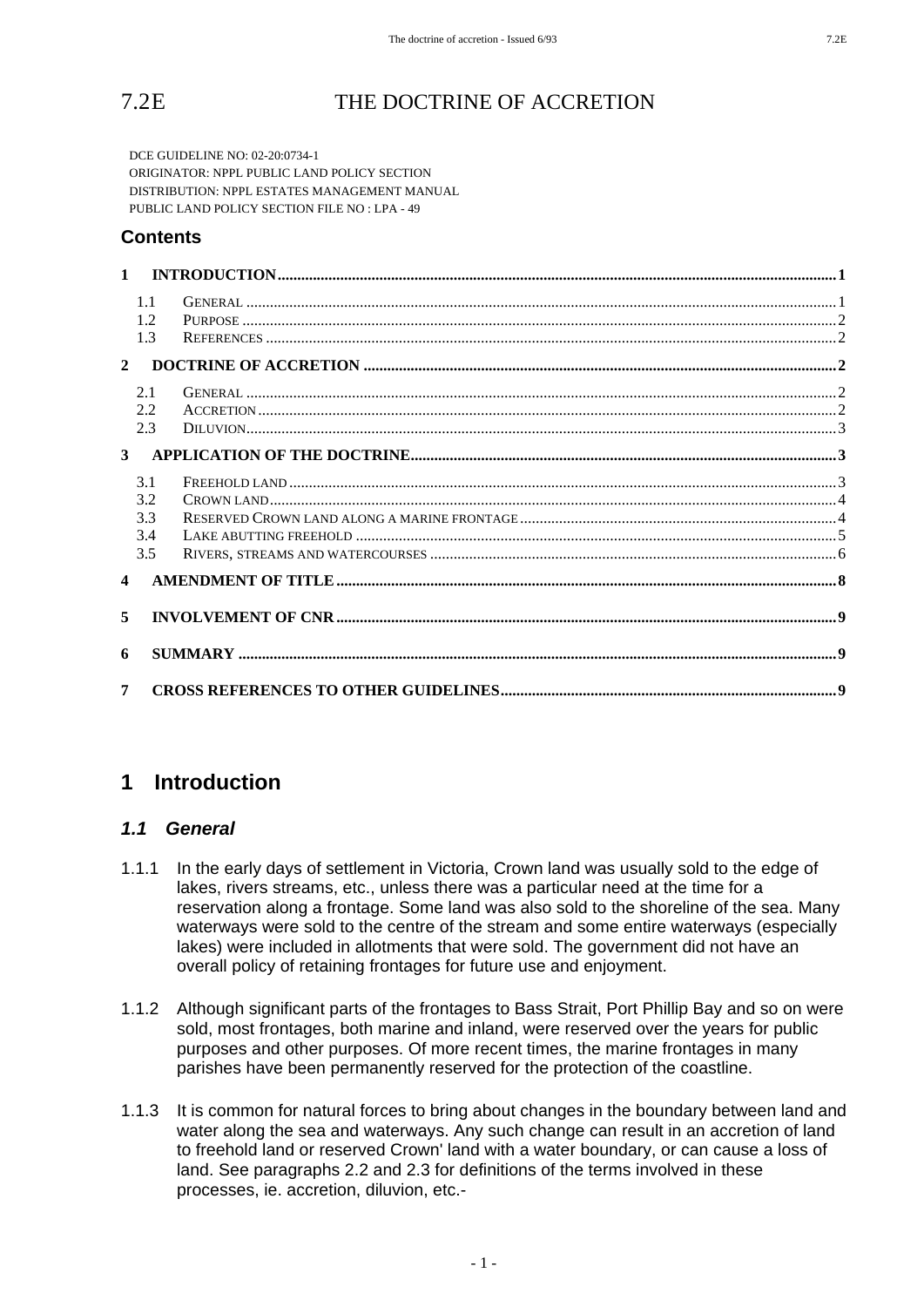#### *1.2 Purpose*

The purpose of this guideline is to explain in general terms the affect that alterations in boundaries between land and water can have on land ownership, with particular application to the interests of the Department of Conservation and Natural Reources (CNR).

# *1.3 References*

This guideline is primarily based on recent advices from the Victorian Government Solicitor (VGS) and records from the former Department of Crown Lands and Survey. Some definitions are taken from "Jowitt's Dictionary of English Law, John Burke; Sweet and Maxwell, 2nd Edition 1977".

# **2 Doctrine of accretion**

#### *2.1 General*

- 2.1.1 Where a boundary between land and water alters so slowly that the change is not readily noticeable, the process is known to the Common Law as the "Doctrine of Accretion". The doctrine broadly provides that "*gradual accretions of land from water belong to the owner of the land gradually added to and conversely, land encroached upon by water ceases to belong to the former owner*" (VGS). The new owner holds the accreted area upon the same estate or tenure as the owner's other land. An important factor is that an alteration to a boundary must be "gradual and imperceptible" so that the change "*cannot be seen as actually going on, though a visible increase (or decrease) is observable very year*" (VGS). There have been court cases where advances by the water of 5.0 metres and 7.41 metres in a year satisfied the requirements of the doctrine (VGS).
- 2.1.2 It is interesting that there is no minimum time over which a change must take place for the doctrine to apply; each case is decided on its merits. It is interesting also that if during an extended period of time there is gradual change interspersed with "*one or more occasions on which there has been a noticeable or observable movement in the shoreline*", operation of the doctrine need not necessarily be excluded (VGS). The doctrine may also apply despite the fact that a gradual and imperceptible change was caused by artificial means; such as perhaps the construction of a jetty nearby, provided that the change was not the result of deliberate reclamation by landfill or other methods.
- 2.1.3 It is to be expected that over time, the "Greenhouse effect" may cause changes to high-water marks around the world. It is also to be expected that the principles that govern application of the doctrine will apply, despite the fact that the changes will be due to environmental factors.

### *2.2 Accretion*

Accretion of land is of two types: one called "alluvion" where "*sand and earth are washed up by the sea or a river so as to make an addition to existing land*" and the other called "dereliction" where "*land is left dry by the sea shrinking back below the usual high-water mark, or by a river changing its bed*" (Jowitt).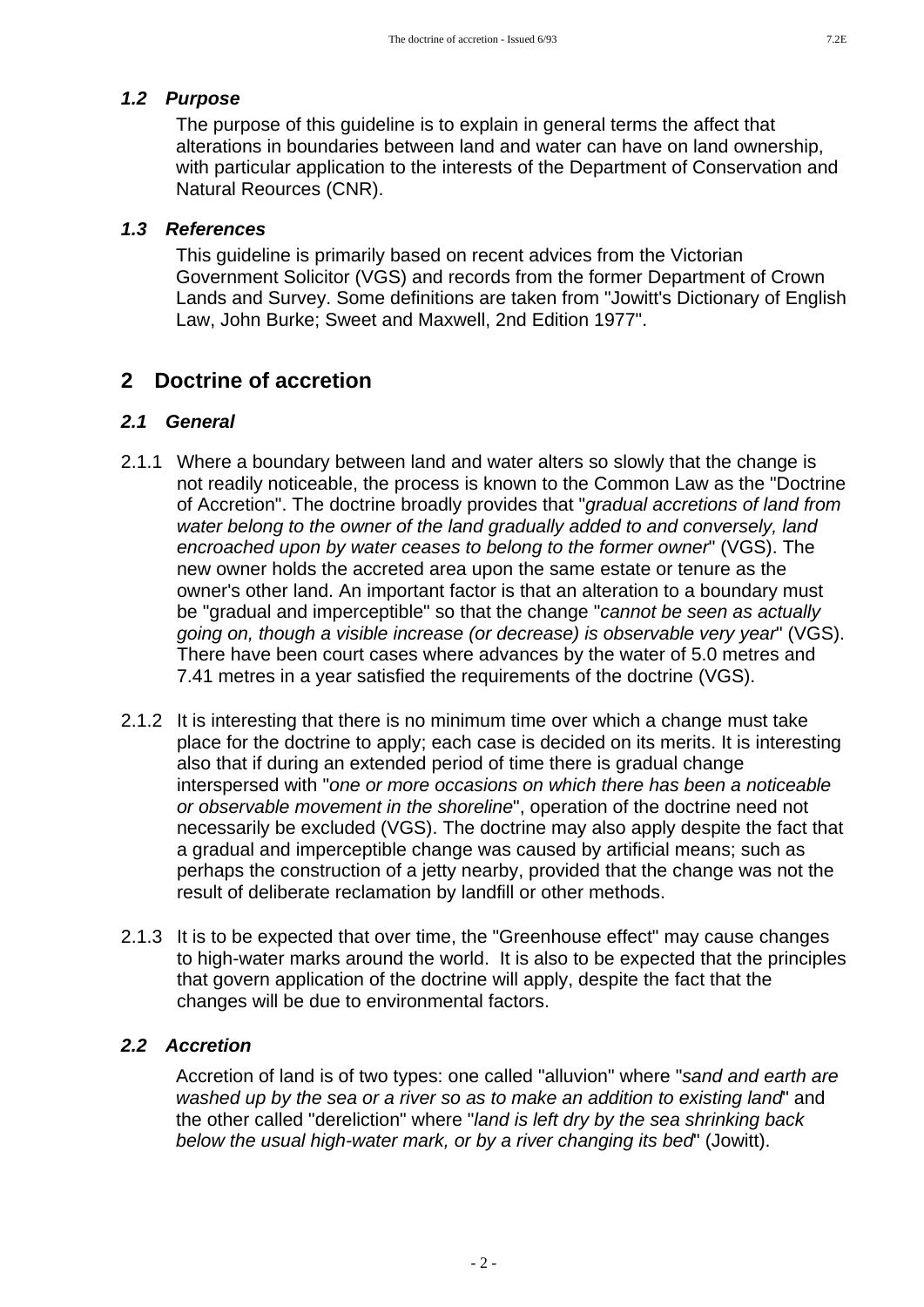#### *2.3 Diluvion*

The loss of land by the encroachment of water is called "diluvion" or sometimes "divulation" and is the opposite of accretion. Land may also be lost by erosion.

# **3 Application of the doctrine**

#### *3.1 Freehold land*

- 3.1.1 Subject to a clear expression in title documents of a contrary intention, when freehold land has as a boundary the shore line of the sea or a lake, river or stream :
	- Any gradual and imperceptible, accretion into the water extends the boundary of the freehold land; and
	- any gradual and imperceptible diluvion or erosion of the freehold land by the water diminishes the boundary of that land and extends the area of the body of water.

This is the case whether or not the title documents are "*accompanied by a map showing the boundary, or contain a parcels clause stating the area of the land, and whether or not the original boundary can be identified* " (VGS). However, the accretion, diluvion or erosion must be of a permanent nature. For instance, "*exposure of the bed of a lake on account of a shortage of water at a particular time is not permanent*' (VGS). See further 3.4.2.

- 3.1.2 As a 'refinement of paragraph 3.1.1., where " *a boundary can be shown to have been, intended to be the sea boundary, although marked on titles as a 'straight line' or by reference, to metes and bounds, it will be regarded as a boundary in respect of which there may be an accretion or diluvion*" (VGS). The converse is also true, in that "*if that intention cannot be established by reference to the title documents or other extrinsic evidence, it may be that application of the doctrine will be taken to be excluded* " (VGS).
- 3.1.3 This process can be explained by reference to Diagram 1. If it can be clearly established by reference to title that the boundary marked A-B is the common boundary between the sea and properties 1 and 2; the doctrine will apply. A slow and imperceptible movement of the sea boundary from A-B to A-C would result in the accretion of areas (*w*) and (*y*) to properties 1 and 2 respectively. A movement to A-D would result in the loss by properties 1 and 2 to the Crown of the areas shown (*x*) and (*z*) by diluvion.

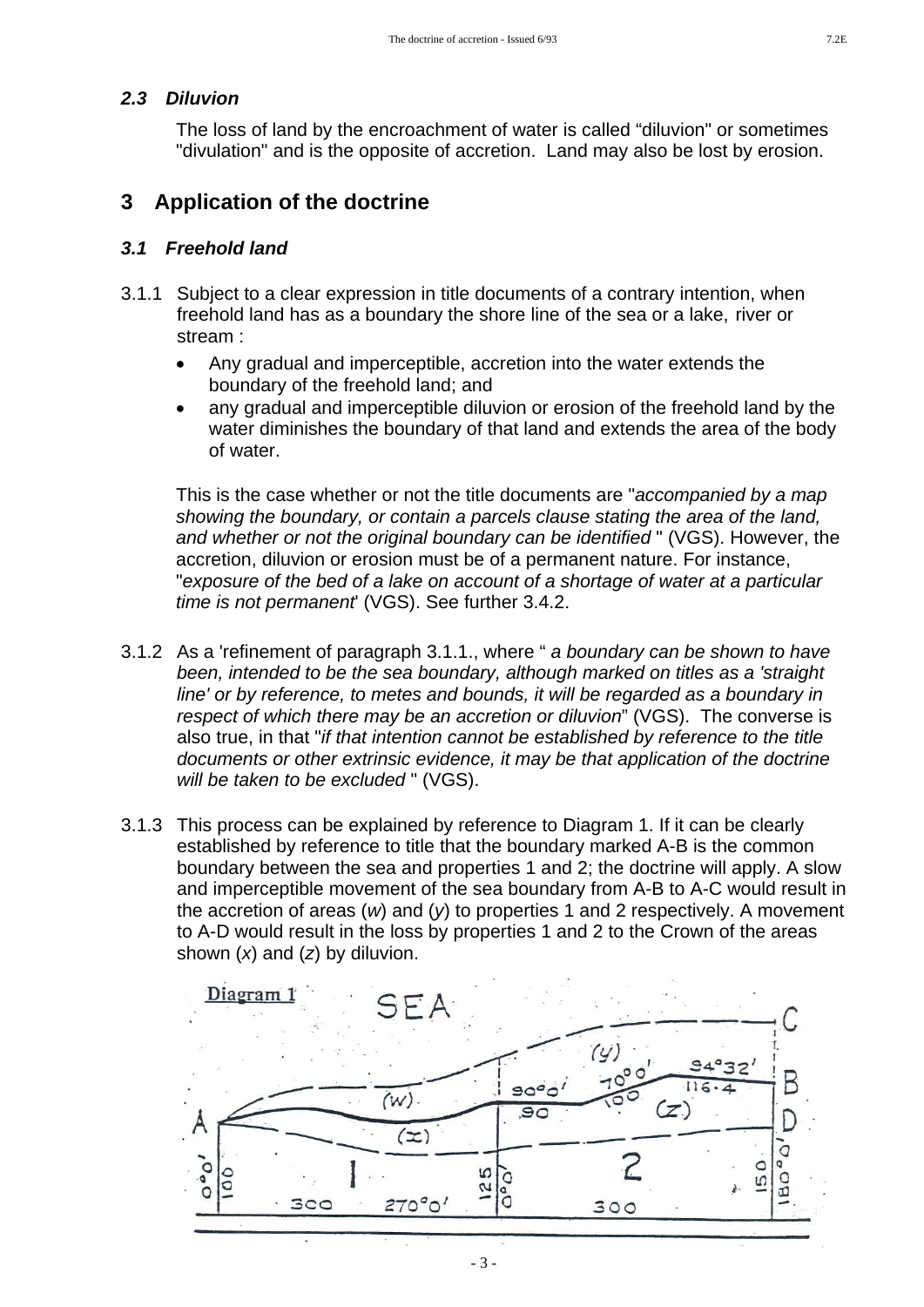- 
- 3.1.4 In the event of an accretion or diluvion in respect of which application of the doctrine is excluded for any reason, the title boundaries are unchanged. The result is either that the land owner owns land that is covered by water, or occupies land that belongs to someone else - in the case of a marine frontage, probably the Crown.

### *3.2 Crown land*

It has long been decided that "*the doctrine of accretion applies against the Crown just as it applies against other land owners*" (VGS).

### *3.3 Reserved Crown land along a marine frontage*

- 3.3.1 Many of the Orders in Council that reserved Crown land along the coast described the boundary between land and water in words or on plans by reference to "high-water mark" or "Bass Strait" or "Port Phillip Bay" or "the ocean" or "the sea" or by some other means that clearly indicated that the boundary was in fact between land and sea. In the following paragraphs this boundary is called the "sea boundary". In most cases the sea boundary is high-water mark.
- 3.3.2 In the event of an accretion of land to a reserve along the coast, it is the opinion of the VGS that:
	- where the sea boundary is described as in paragraph 3.3.1 or where there is "*a marked or surveyed line that can be shown by extrinsic material to be intended to be the ocean boundary*", the, boundary of the reserve will extend out to sea, whether or not the Order in Council stated the area of the reserve; and
	- where the sea boundary is not described as in paragraph 3.3.1, or where there is no clear intention by other means that the boundary is the sea boundary, the doctrine may not apply.
- 3.3.3 The case with diluvion is similar. Where the sea invades reserved Crown land across a boundary of the type described in paragraph 3.3.1 or the early part of paragraph 3.3.2, the area of the reserve is reduced. Where the inundated area is part of a bay or inlet, the land under water, becomes vested in the Crown, although it does not remain part of the reserve. Should the inundated area not be within a bay or inlet, "*it appears the affect of the Coastal Waters (State Title) Act 1980, No. 77 (of the Commonwealth) is to vest right and title to the seabed in the State*" (VGS).
- 3.3.4 With both accretion and diluvion as outlined in paragraphs 3.3.2 and 3.3.3, the sea boundary of the reserve is altered without further Order in Council. However, in neither case does the process necessarily have an impact on the inland boundaries of the reserve. In particular, extension or diminution of the sea boundary does not of itself cause any change to a boundary between the reserve and any abutting freehold land. However, should the invasion by the sea consume all of the reserved land, it could continue into the abutting freehold land, at which time this land would start to be "*lost to the owner*" (VGS) and to become unreserved Crown land.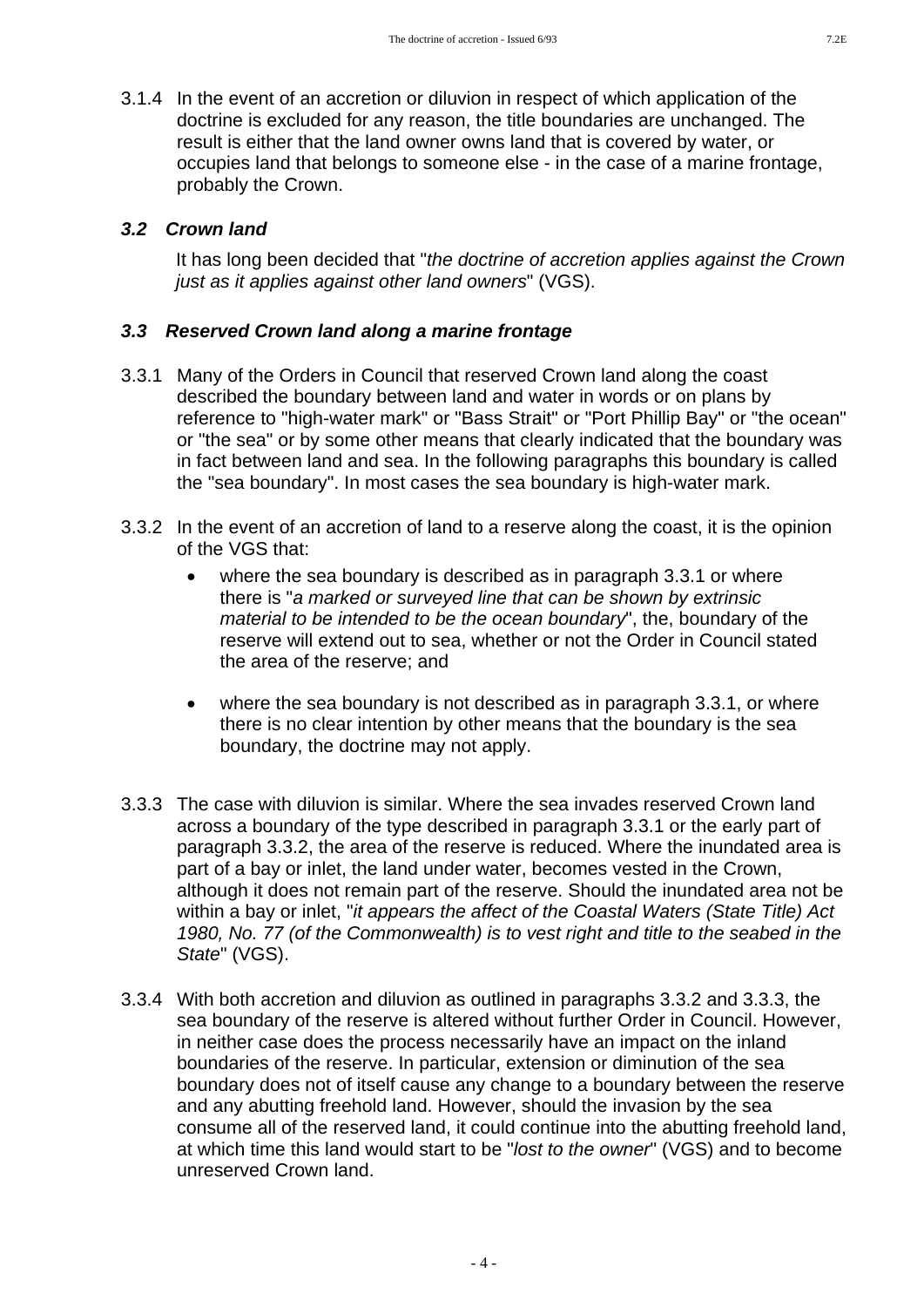3.3.5 If as shown in Diagram 2, boundary A - B between the sea and the reserve retreats to A-C the boundary of properties 1 and 2 would not be affected but the reserve would be increased by the area marked (*w*). If the boundary encroaches to A - D the reserve would be reduced or even last completely to the extent of the area marked (*x*) although it would remain vested in the Crown. Similarly areas. (*y*) and (*z*) would be lost to the owners and became unreserved Crown land.



- 3.3.6 In most cases where Crown land is reserved for protection of the coastline, the reserved area includes the available Crown land above high-watermark, together with Crown land below 600 metres from high-water mark. With these reserves, any change to high-water mark does not affect the seaward or landward boundaries of the reserve. However continued accretion or diluvion could have an affect if the doctrine is deemed to apply
- 3.3.7 If a road on Crown land (a government road) along the coast is lost by diluvion and the doctrine is applicable, the road loses its status as such and becomes unreserved Crown land under the control of CNR.

#### *3.4 Lake abutting freehold*

- 3.4.1 Where freehold land is described in title documents as being bounded by a lake on Crown land, or as having a boundary defined by reference to the relevant body of water:
	- any gradual and imperceptible alluvion or dereliction (mostly the latter) extends the boundary of the freehold land; and
	- by gradual and imperceptible diluvian of the freehold land by the waters of the lake diminishes the boundary of that land and extends the area of the lake.
- 3.4.2 Where the water in a lake recedes in a time of draught, it is doubtful if the doctrine of accretion would apply. In the opinion of the VGS, it would be difficult to argue that the dereliction was gradual and imperceptible. For the same reasons, a sudden inundation of freehold land by the waters of the lake, perhaps because of heavy rain, will not result in a diluvian to which the doctrine would apply.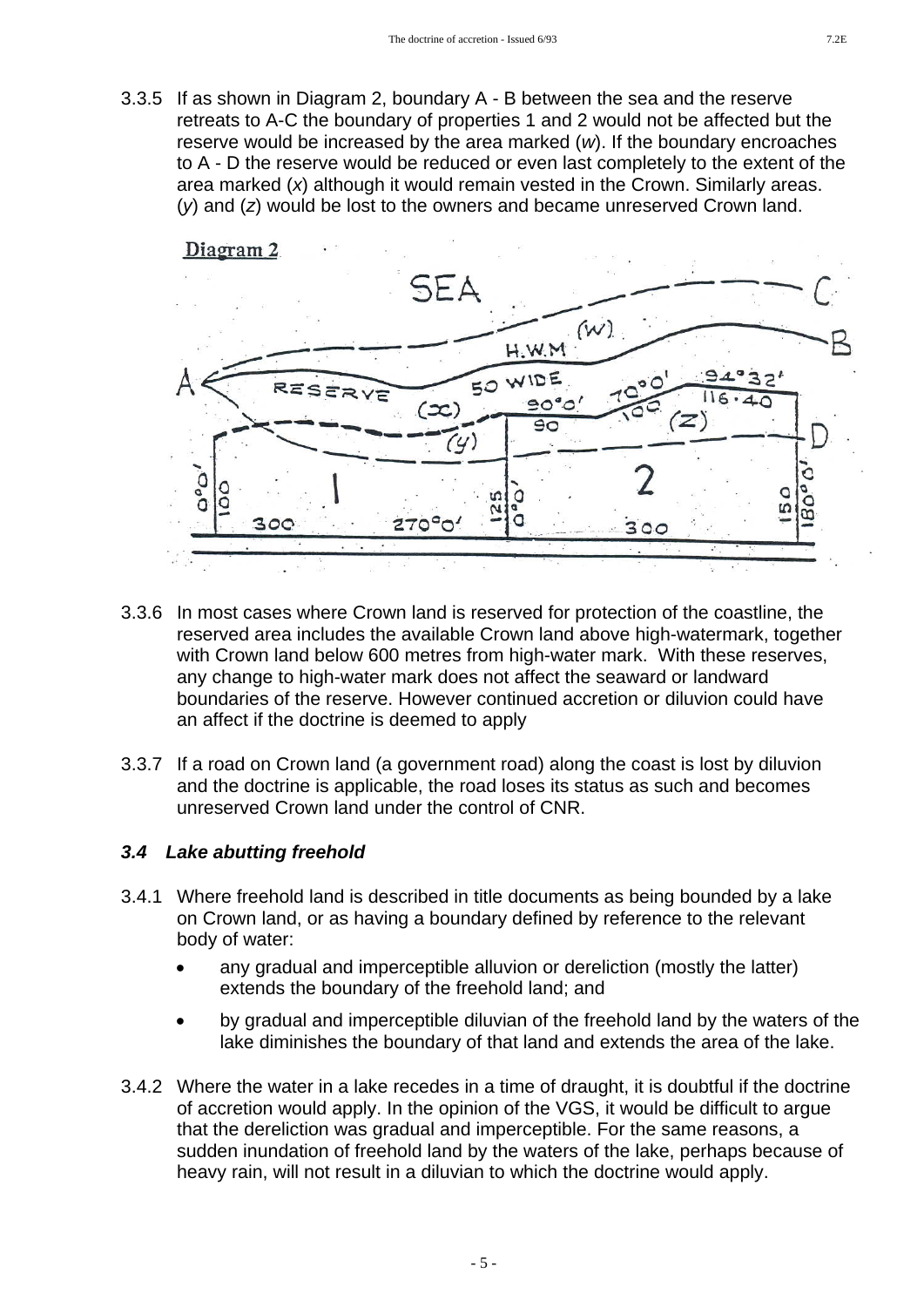3.4.3 The Crown land forming the bed of a lake may be reserved up to a common boundary with freehold land. In many cases, the reserve would be for the protection of the bed and banks of the lake. If the doctrine applies, the boundaries of the lake reserve extend and diminish as the case may be and so does the area of the reserved land. The boundaries of the freehold land other than the water boundary remain unchanged.

#### *3.5 Rivers, streams and watercourses*

- 3.5.1 Crown land forming the beds and stated 'distances from each bank of over 300 watercourses and bodies of water in Victoria were permanently reserved for public purposes in 1881. The most common width of frontage reserves is 20.12 metres. By 1881, some frontages had already been withheld from alienation and since then, others have been reserved for public purposes or other purposes. As mentioned earlier, some watercourses have freehold land to the edge of the water, or the adjoining land was sold to the centre of the stream. The next paragraphs will comment on known variations on this theme.
- 3.5.2 Watercourse where the bed and frontage on each bank are reserved and the entire reserve has unalienated, unreserved Crown land on each side, ie. no freehold land is involved. Accretion or diluvion on either bank does not affect the outer boundary of the reserve, ie. the boundary a stated distance from the original bank. However, if the changes to the bank or banks of the watercourse continue to the stage where the outer boundary of the reserve is crossed, some action is warranted. Under Section 11(1) of the Crown Land (Reserves) Act 1978, the Governor in Council is able to permanently reserve the bed and banks of the altered course on Crown land and to revoke the reservation along the old course.
- 3.5.3 Where an allotment was sold to the edge or centre of a watercourse, probably before the 1881 general reservations (see paragraph 3.5.1). Common Law principles were that, notwithstanding specific measurements, delineations or colourings on a Crown grant, the grantee and his or her successors in title owned to the centre of the stream - "ad medium filum acquae". The Common Law applied until the time came when the bed and banks were "*deemed to have remained the property of the Crown and not to have passed with the land so alienated*" (Section 5, Water Act 1905) where the stream formed the boundary or part of the boundary of alienated land. The retrospective provisions of the 1905 Act thus brought an end to the Common Law in this situation. With such a watercourse, if there is an alteration to the boundary between land and water to which the doctrine applies, there is a gain or loss of freehold land. The Crown land forming the bed and banks of the watercourse fluctuates with the changed boundary of the freehold. These provisions are now contained in Section 385 of the Land Act 1958.
- 3.5.4 Watercourse with freehold land to the edge of the water on both banks. In this example the principle is similar to that contained in paragraph 3.1.2. If, as shown in diagram 3 the location of the watercourse changes from A-B to A-C, property 1 would gain by accretion the area shown (x) together with the Crown land formerly forming the bed and banks of the watercourse. Conversely property 2 would lose by diluvion area (*x*) and the area occupied by the relocated bed and banks of the watercourse.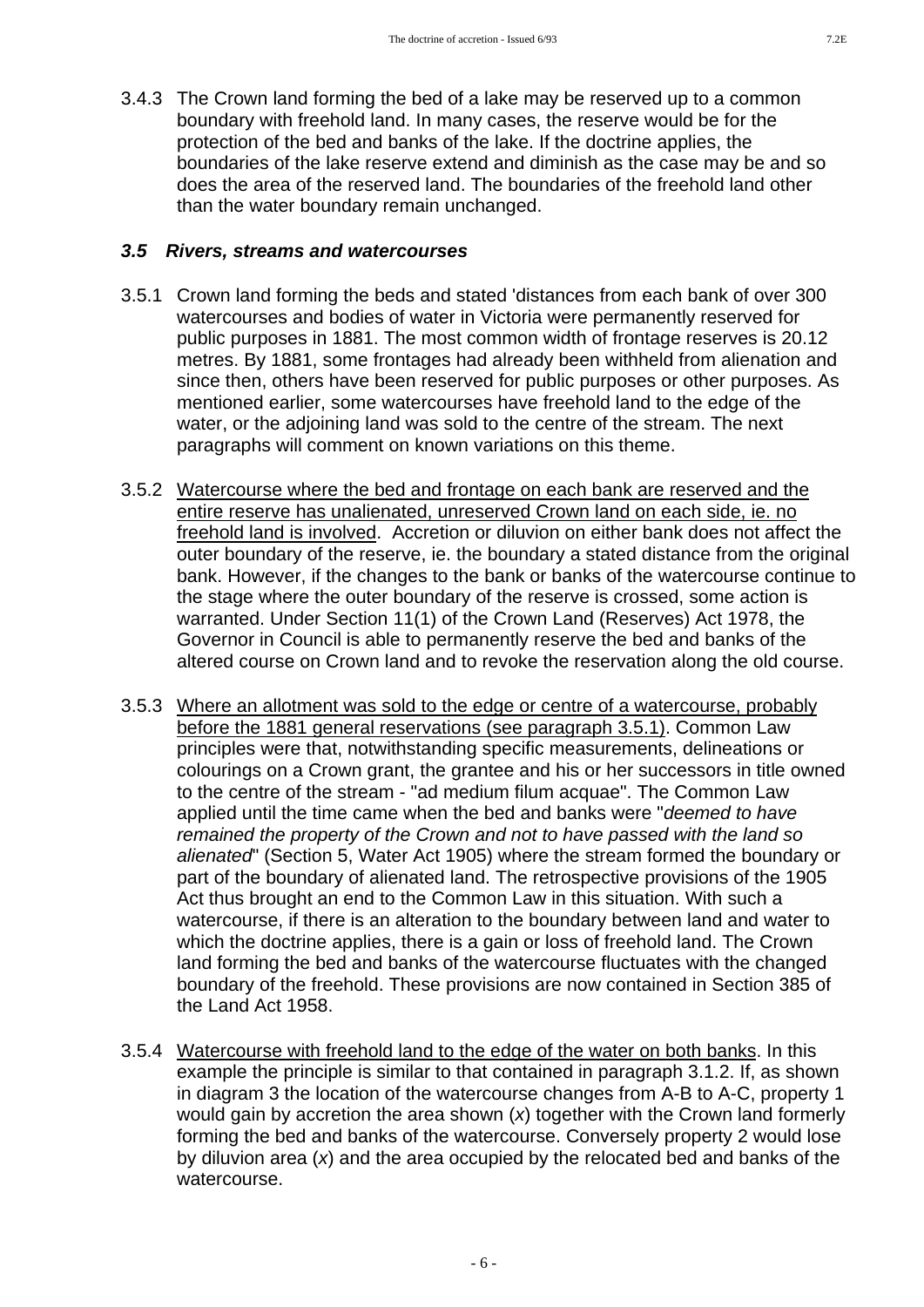

3.5.5 Watercourses with freehold land on both sides where bed & banks and Crown frontage are reserved. If; as shown in diagram 4, the watercourse moves from A-B to A-C the doctrine would not affect the boundaries of either properties 1 or 2 or the reserve as the water does not form a common boundary with either property. For that reason property 2 retains ownership of area (*x*) and the bed and banks of the of the relocated section of the watercourse.

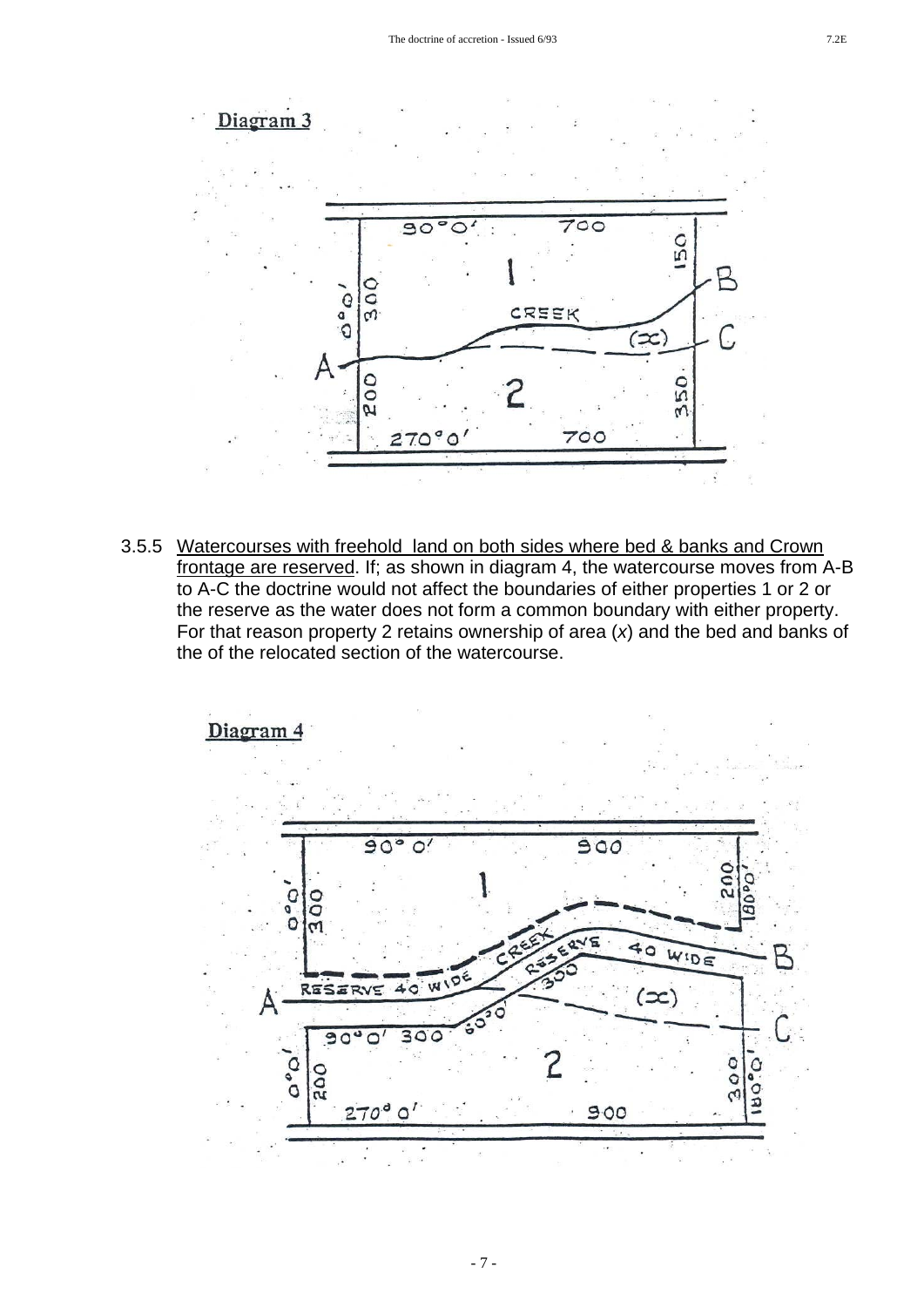3.5.6 Watercourse with freehold land on both banks to edge of water or one bank only where bed and banks are Crown frontage is reserved. With movement of the watercourse from A-B to C-B, as indicated in the example shown in diagram 5, property 1 would lose by devolution the area marked (*x*) and the Crown reserve would be extended by that area. If the watercourse moved from A-B to A-D property 1 would gain by accretion the reserve area marked (*y*) which would be lost to the Crown. As the watercourse is not the common boundary with property 2, title to that property would not be affect and, as in paragraph 3.5.5, no land would be lost to the bed and banks of the relocated watercourse.

# Diagram 5



# **4 Amendment of title**

- *4.1* Where Crown land accretes to freehold land, the land owner may apply to the Registrar of Titles to have the title documents amended to make the boundaries coincide with the land occupied. The application should be accompanied by a survey plan.
- *4.2* The Registrar or the applicant's surveyor or agent consults the Surveyor General, who investigates the case by a comparison of old and new aerial photographs, and an examination of old plans, field notes and reports. A field inspection is made by a Departmental surveyor, who reports on the extent, nature and apparent duration of the occupation. The surveyor may also talk to old residents and look at municipal or water authority records. Based on this advice, the Surveyor General either consents to adoption of the amended boundaries, or refuses to consent, or suggests, amendments in some cases.
- *4.3* If, on the available evidence, the Registrar is satisfied that the application should go ahead, he will direct an amendment to be made to the title documents or will issue a new title to include the enlarged area.